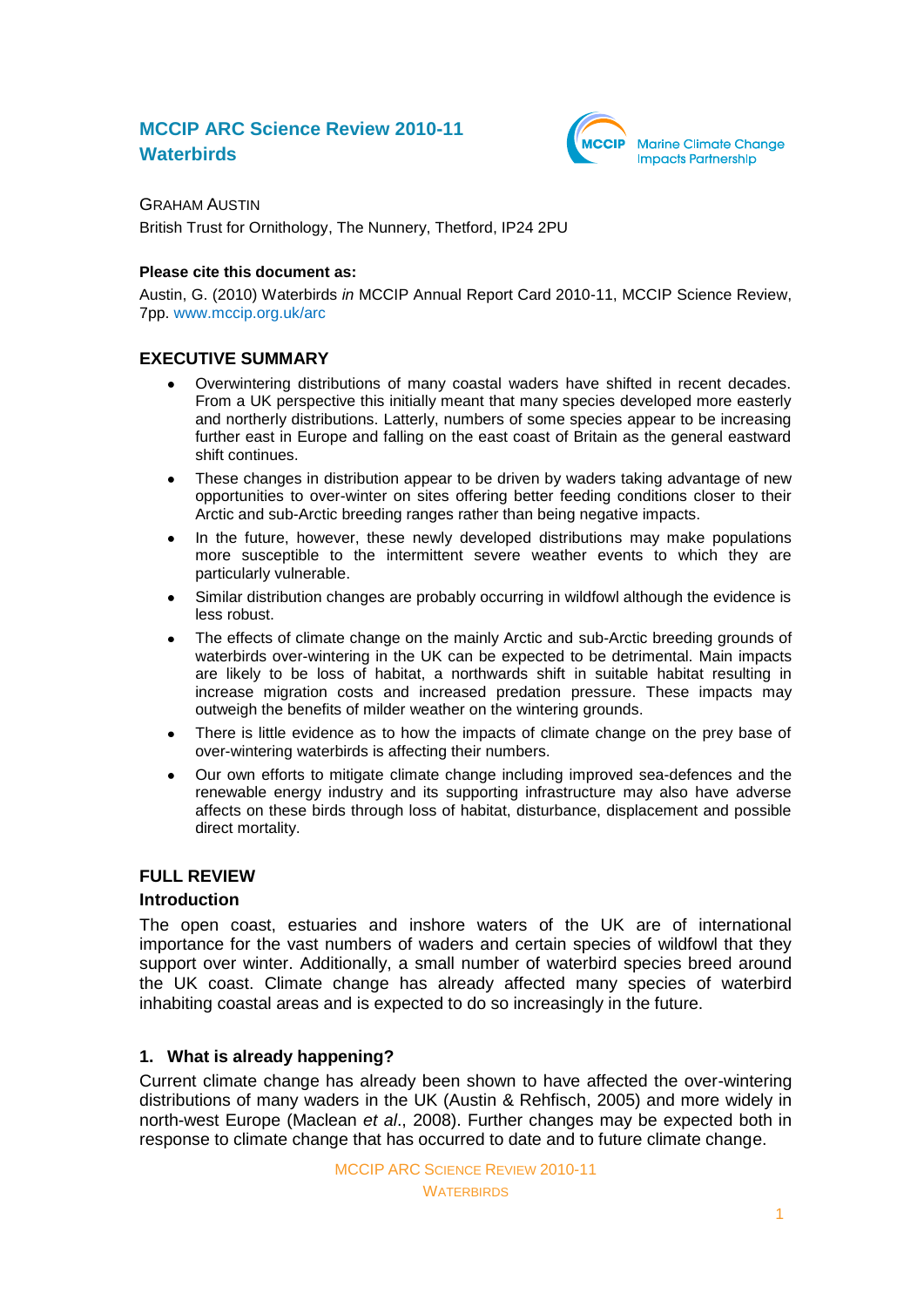In addition to the effects of a changing winter climate, the populations of waterbirds wintering in the UK may also be affected by climate change on their breeding grounds or at migration stop-over sites (Robinson *et al*., 2005), though current evidence is sparse.

National and regional changes in winter weather caused by climate change can have impacts on the survival rates and distribution of waders. It has been shown that wader mortality is high during periods of severe winter weather (Clark N.A., 1982; Clark J.A., 2004); therefore, as winters become milder, it is expected that survival rates will increase. However, it has been shown that the wintering distribution of these birds has changed rapidly in response to climate change during recent years (Austin & Rehfisch, 2005; Rehfisch *et al.,* 2004; Rehfisch & Austin, 2006; Maclean *et al*., 2008) and it may be that these species are not so much being forced to redistribute by climate change but rather taking advantage of new opportunities presented, at least in the short-term, by climate change. Thus, in response to increasingly mild winter weather, an increasing proportion of the UK wintering population of eight out of nine common and widespread waders studied, i.e. Eurasian oystercatcher, ringed plover, grey plover, sanderling, dunlin, red knot, bar-tailed godwit and redshank, now winter on the more productive yet relatively colder east coast of Britain (in particular, estuaries in the southern North Sea and in the eastern English Channel) while numbers in the south-west of Britain (estuaries in the Western Channel and Celtic Sea and in the Irish Sea) have declined. It is not that the latter have necessarily become less suitable as overwintering sites. Indeed, milder winter weather in the west probably means that these regions are more hospitable in absolute terms than they were in the past. Rather, eastern sites have become relatively more attractive because birds are able to take advantage of richer feeding in the more muddy east coast sediments with a much reduced risk of cold weather mortality (Austin & Rehfisch, 2005). Furthermore, these shifts in distribution mean that birds are now wintering closer to their breeding grounds as the migration routes of most species brings them first to the north and east coasts of Britain. Consistent with this, the overwinter distributions of several species of waders (ringed plover *Charadrius hiaticula*, purple sandpiper *Calidris maritime* and turnstone *Arenaria interpres*) over-wintering on the UK's open coasts have shifted northwards towards their breeding grounds in Iceland, Canada and Greenland (Rehfisch *et al*., 2004). Maclean *et al.,* (2008) similarly showed that the north-west European wintering distribution of redshank *Tringa totanus* had shifted north-west, towards its predominant Icelandic breeding grounds, this contrasting with the easterly shifts of other species whose European wintering populations originate from Scandinavia, Siberia and Greenland. It should also be noted that numbers of many of these species have begun to decline in the east of the UK in the most recent winters (Austin *et al.,* 2008), the implication being that increasing numbers of birds over-winter in countries to the east, consistent with the distributional shift occurring at a European scale (Maclean *et al*., 2008) and observations of increased numbers over-wintering on the Dutch Waddensea (Hustings *et al.,* 2008).

Although, similar analyses have not been undertaken for wildfowl there is much anecdotal evidence supported by bird counts to suggest that increasing numbers of many species are taking advantage of ice-free waters in the Baltic countries, waters formerly unavailable throughout much of the winter while they remained frozen. Many of these wildfowl species winter around the UK coast although for many numbers inland are greater and so the relationship of trends to changes in the marine environment alone are less clear.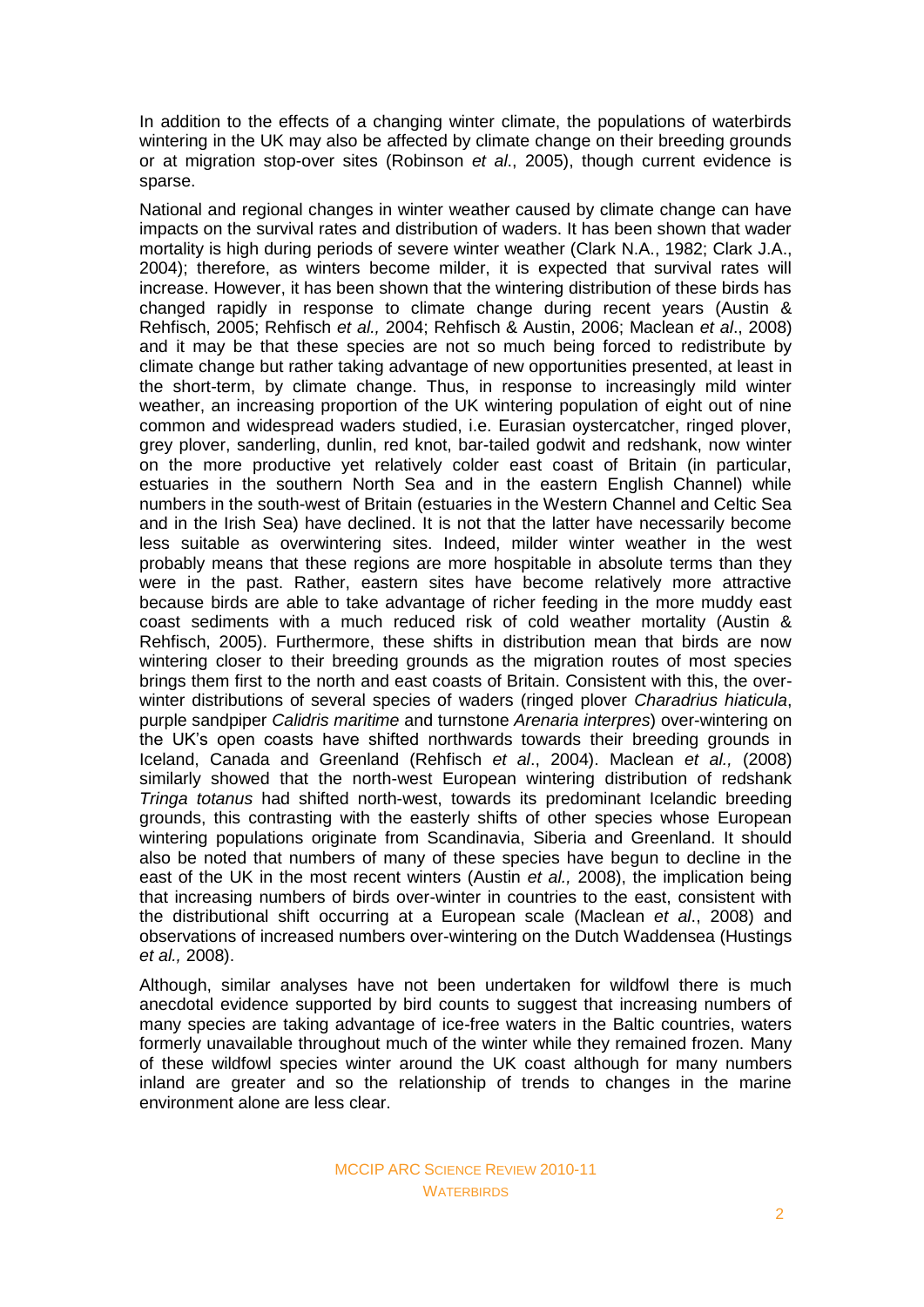Thus, currently, many waterbirds (in particular, waders) appear to be responding to take advantage of new opportunities presented by climate change rather than being disadvantaged. While there may be concern regarding the declines of waders that are occurring in response to climate change at a regional level, this stems from making an introspective appraisal of a much larger response and it would be incorrect to consider such local declines a negative response to climate change within those regions.

# **2. What could happen in the future?**

The short-term, seemingly beneficial, responses to current climate change described above may not offset potential long-term detrimental impacts of both current and future climate change. For most waterbirds over-wintering in the UK, their breeding grounds are extralimital, substantially in Arctic and sub-Arctic areas (Wernham *et al*. 2002; Delany et al. 2009). These areas are subject to the greatest current and future prediction of rising temperature and this will directly impact these species on their breeding grounds as vegetation zones move northwards. For some species this may ultimately result in greater migration distances as they are limited in the extent to which they can redistribute on the wintering grounds by the availability intertidal habitat which is concentrated around the UK and southern North Sea coastline of western Europe. These birds may also be exposed to new levels of predation pressure on their breeding grounds as predators move north tracking northward shifts in vegetation zones. Some species, currently limited to breeding in the most northerly latitudes may lose much their favoured breeding habitat. Thus, although these changes are affecting these birds on their remote breeding grounds, the effects can be expected to manifest themselves in changes in productivity and annual survival that will impact the numbers arriving to over-winter on the European coast. From a UK perspective, this potential decline in wader numbers across Europe, together with increasing numbers of birds over-wintering further east suggests that we could see a decline in many of our internationally important over-wintering waterbird populations.

While we have seen short-term gains for some waterbirds on their UK wintering grounds with milder winters, these benefits may be off-set in the medium- and longterm. There are grounds to speculate that there may be as yet unseen issues in that the short-term gains from the redistribution on the wintering grounds may be leading these species into ecological traps where environmental conditions are less stable within the new range. Waders, in general, are vulnerable to severe weather (Clark, 2009) and, within the UK, close to their energetic limits during the winter (Piersma, 1994). Redshank, for example, have a notoriously low resistance to severe weather events (Clark, 2004) and so, while standing to benefit substantially from milder winters would still be vulnerable to short-term severe weather incidents which may be expected to be more intense further east.

Waders, in particular, but also shelduck *Tadorna tadorna*, rely principally on intertidal habitat for foraging and, in the case of waders, saltmarsh is important for providing high-tide roost sites. Loss of both these habitats can be expected as a result of rising sea levels combined with coastal squeeze (Pethick & Crooks, 2000), particularly in locations where sea defences are maintained in the face of rising sea levels. This loss of intertidal habitats is expected to have a negative impact on many waterbirds (Percival, 1998; Galbraith *et al*., 2002; Austin & Rehfisch, 2003), inducing higher winter mortality (Atkinson *et al*., 2004; Burton *et al*., 2006). In time, this increased mortality from habitat loss can be expected to counter, at least to some extent, the benefits associated with increasingly mild winter weather. Especially given that the intertidal habitats of the southern North Sea and the eastern English Channel, where benefits have been greatest, are those most at risk from sea-level rise due to the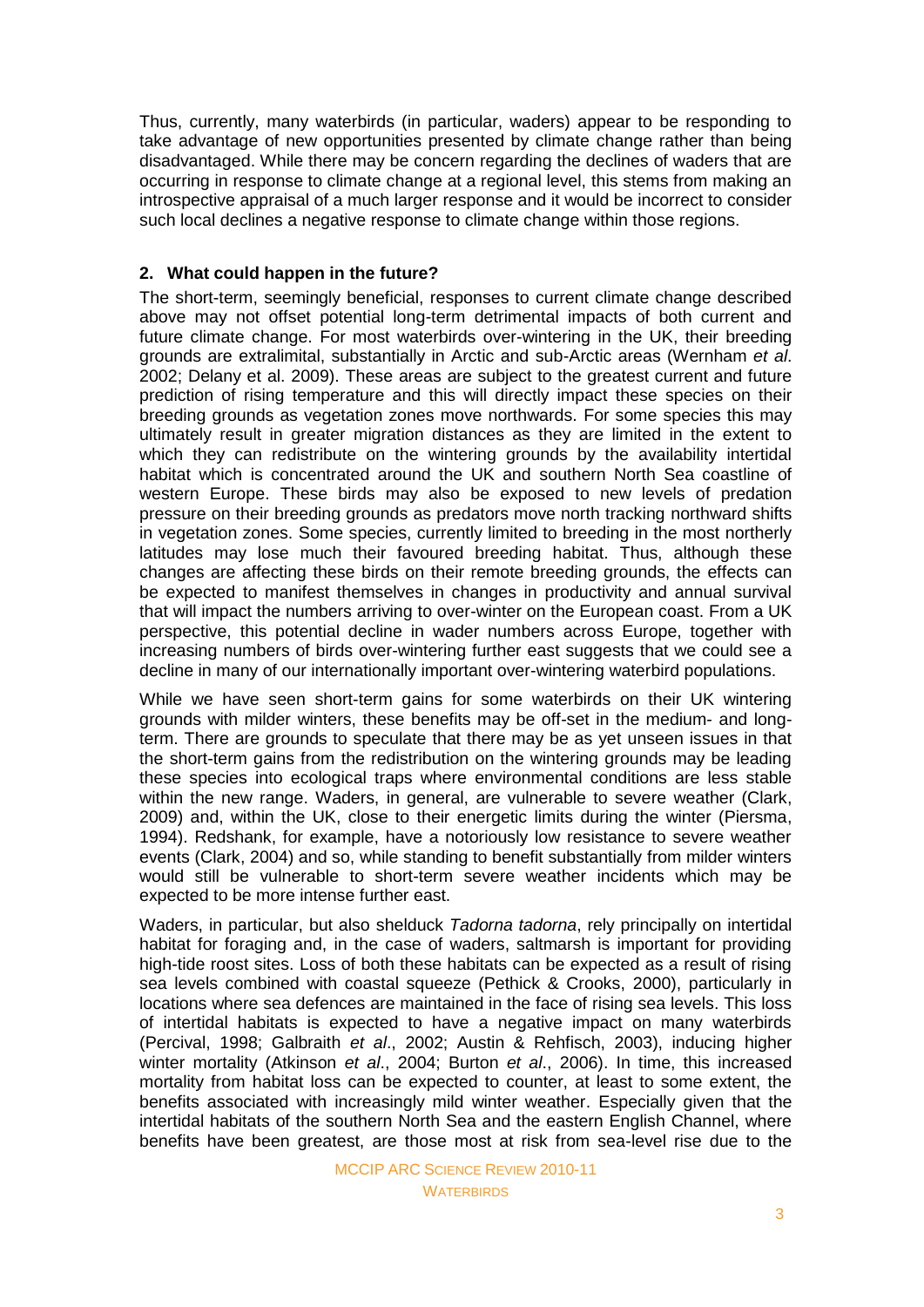substantial extent of low lying coastal margins in those areas and continuing isostatic adjustment since the last ice age.

It has been shown that in at least one species of wader - the knot *Calidris canutus*that breeding success is affected by density dependent effects on the wintering grounds (Boyd & Piersma, 2001) indicating that the effects of redistribution of birds and loss of habitat due to climate change may be more far-reaching than observed at the local level.

In areas where artificial barriers do not prevent retreat as the sea rises, the shape of the estuaries may change (Austin & Rehfisch, 2003). This will influence sediment composition, in turn leading to changes in invertebrate fauna and ultimately the waterbird community preying upon them. In areas around the southern North Sea and eastern English Channel there is much land adjacent to estuaries that historically was claimed from the sea. Where, through managed realignment, the sea is allowed to breach existing defences and reclaim this low lying land, substrates are predicted to become more sandy as the estuaries widen and opened up to increased wave action. Species that prefer sandier sediments, such as oystercatcher *Haematopus ostralegus*, would be expected to benefit while those preferring muddier sediments, such as dunlin *Calidris alpina*, would be expected to suffer.

Aside from supporting over-wintering birds, the UK coast also provides important staging for migrating waterbirds passing through on autumn and spring passage on route to and from wintering grounds in southern Europe and Africa. Changes in habitat availability and quality due to climate change may be particularly critical to these populations as during stopover at the sites birds must refuel rapidly before making their onward journeys.

Several species of wader have substantial coastal breeding population within the UK. For example, redshank and ringed plover both breed on habitats vulnerable to sealevel rise and coastal squeeze and so could be directly affected throughout their annual cycle.

Aside from these direct affects of climate change on the waders themselves we might also expect indirect impacts through changes in their invertebrate food supply. There is, however, no current evidence to support this supposition. However, waders are adaptable and across their winter ranges utilise most prey species that they are likely to encounter eventually in UK waters. Thus, changes in prey species composition due to climate change assisted invasion of southern species into UK waters may not have a marked impact on waders unless overall prey numbers are affected. If, however, changes in the relative availability of shellfish compared to more mobile prey were to shift then this may cause changes in the wader community (Atkinson *et al*., 2010).

Another aspect of climate change is that of rising sea surface temperatures. It is conceivable that waterbirds including piscivourous ducks, divers and grebes wintering around the coasts of the UK could, like seabirds, be affected by changes in the quality of prey. There is, however, no current evidence to support this supposition.

We should bear in mind that waterbirds may also be affected by our own efforts to deal with climate change. For example, further construction of coastal defences to protect against rising sea levels is likely to increase coastal squeeze whilst the development of the renewable energy industry, particularly off-shore wind farms and tidal barrages, may lead to changes in habitat availability and in some cases have a direct effect on mortality while support infrastructure may lead to increased disturbance (Drewitt & Langston, 2006).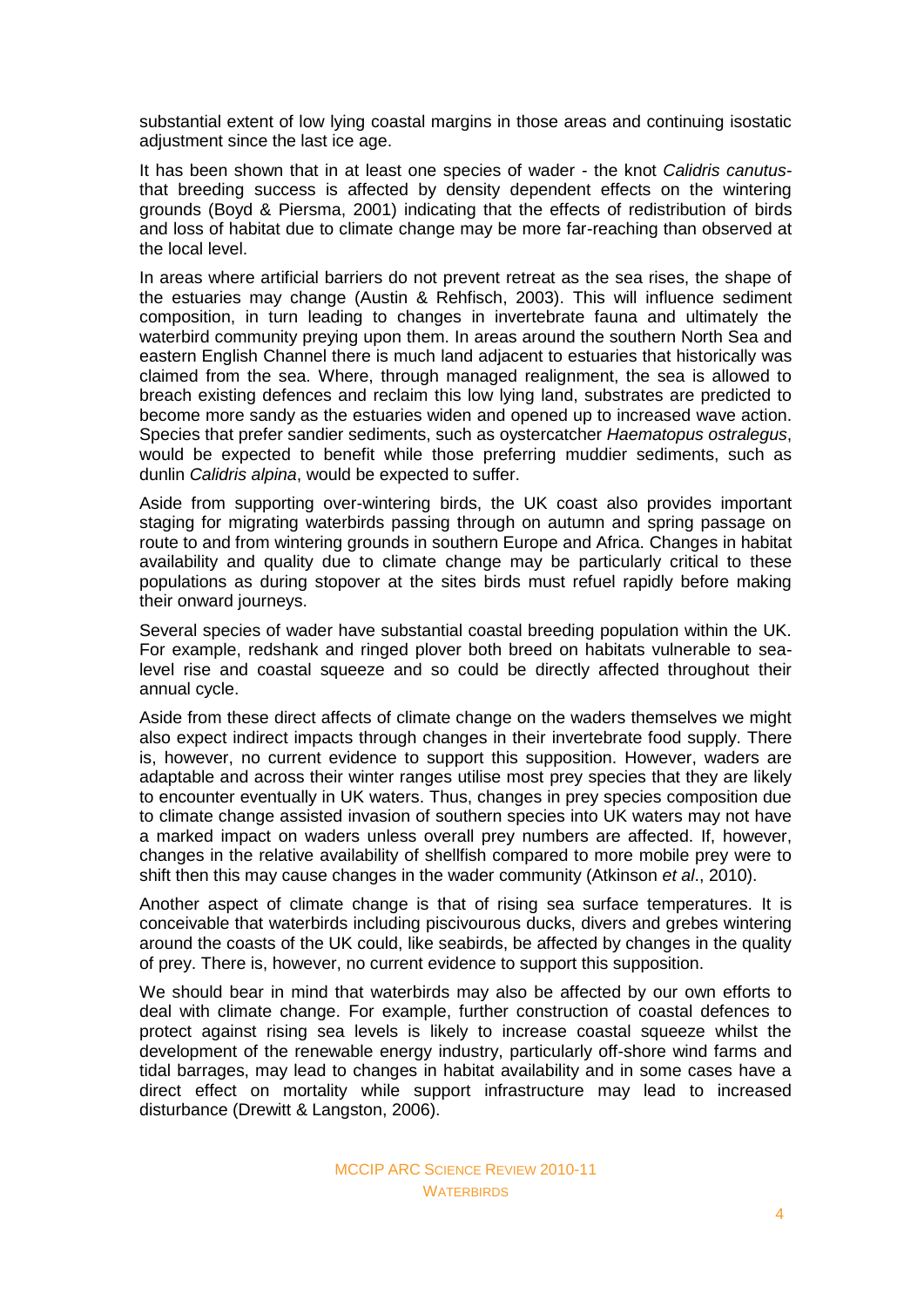# **3. Confidence in the science**

*What is already happening: Low*



Amount of evidence

Aside from the observed changes in over-winter distribution of waders and possibly wildfowl there is little direct evidence for the effects of climate change on waterbirds. Waterbirds face a host of pressure, including amongst others those arising from developments in estuarine habitats, increased disturbance from recreation, shellfisheries and changes in water quality. It is therefore difficult to ascribe changes we monitor in populations to any one factor. Furthermore, assessing the impacts of climate change as it affects these species on their Arctic and sub-Arctic breeding grounds is hampered by the scarcity of basic monitoring let alone focused scientific research.

*What could happen: Low*



Amount of evidence

Waterbirds are generally highly mobile and adaptable species. Many species overwintering in the UK also over-winter in southern Europe and Africa where they inhabit a variety of habitats and feed on a wide range of prey. It is therefore difficult to predict how these species will adapt to climate change on the wintering grounds. It is even more difficult to predict how they may respond on their breeding grounds as there is such a paucity of baseline data.

# **4. Knowledge gaps**

The top priority knowledge gaps that need to be addressed in the short term to provide better advice to be given to policy makers are:

1. Most research focused on the effects of climate change on waterbirds has been derived from programmes that monitor over-wintering populations, something that we in the UK do especially well. However, the waterbirds that the UK hosts breed largely in Arctic and sub-Arctic regions where there is a paucity of monitoring. However, changes in annual productivity and predation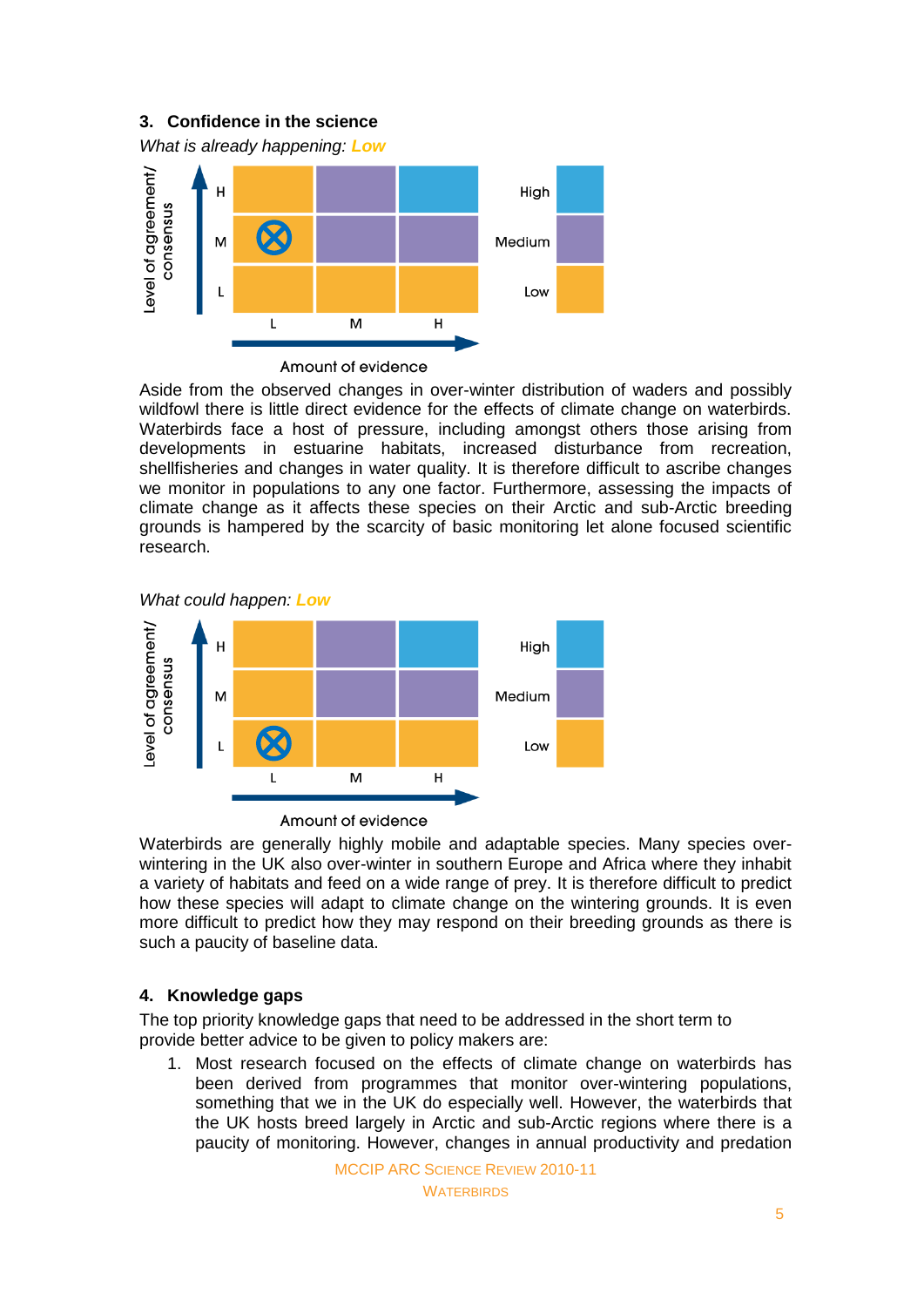pressure on the breeding grounds may outweigh any changes occurring on the wintering grounds. There is a general consensus amongst scientists that monitoring on the breeding grounds is a priority for the conservation of many of these species.

- 2. Some long-distance migrants, rely on stop-over areas to refuel before continuing their journies. However, many of these areas are in remote or poorly monitored parts of the flyways and our knowledge of pressures on these areas and number of birds passing through them is scant.
- 3. To understand changes in waterbird populations in response to climate change it is necessary to develop integrated population models that include annual productivity, adult and juvenile survival and to explore how these are affected by climate change.

#### **5. Socio-economic impacts**

Waterbirds are popular with the general public and attract a high level of eco-tourism. Changes in numbers and distributions of these species could affect this relationship.

Many waterbirds are important predators of intertidal invertebrates. In some cases they are seen as competitors with the shellfish industry. Changes in distribution could result in new conflicts. The corollary of this is that waterbirds foraging on intertidal areas occupy a central position in nutrient flow and maintaining the ecological balance. Consequently, changes in numbers in either direction may affect the ecological balance in perhaps unforeseen ways.

#### **6. References**

- Atkinson, P.W., Crooks, S., Drewitt, A., Grant, A., Rehfisch, M.M., Sharpe, J. & Tyas, C. (2004) Managed realignment in the UK – the first five years of colonisation by birds. *Ibis*, (**Suppl, 1**), 101-110.
- Atkinson, P.W., Maclean, I.M.D. and Clark, N.A. ( 2010) Impacts of shellfisheries and nutrient inputs on waterbird communities in the Wash, England. *Journal of Applied Ecology* **47,** 191- 199.
- Austin, GE & Rehfisch, M.M. (2003) The likely impact of sea level rise on waders (Charadrii) wintering on estuaries. *Journal of Nature Conservation*, **11**, 43-58.
- Austin, G. & Rehfisch, M.M. (2005) Shifting nonbreeding distributions of migratory fauna in relation to climatic change. *Global Change Biology*, **11**, 31–38.
- Austin, G., Collier, M., Calbrade, N., Hall, C. & Musgrove, A. (2008). Waterbirds in the UK 2006/07: The Wetland Bird Survey. BTO/WWT/RSPB/JNCC 2008. BTO Thetford.
- Boyd, H. & Piersma, T. (2001) Changing balance between survival and recruitment explains population trends in red knots *Calidris canutus islandica* wintering in Britain, 1969-1995. *Ardea*, **89**, 301-317
- Burton, N.H.K., Rehfisch, M.M., Clark, N.A. & Dodd, S.G. (2006) Impacts of sudden winter habitat loss on the body condition and survival of redshank *Tringa totanus*. *Journal of Applied Ecology*, **43**, 464-473.
- Clark, J.A. (2004). Ringing recoveries confirm higher wader mortality in severe winters. *Ringing & Migration,* **22**, 43-50
- Clark, J.A. (2009). Selective mortality of waders during severe weather. *Bird Study,* **56**, 96-102.
- Clark, N.A. (1982). The effects of the severe weather in December 1981 and January 1982 on waders in Britain. *Wader Study Bulletin*, **34**, 5-7.